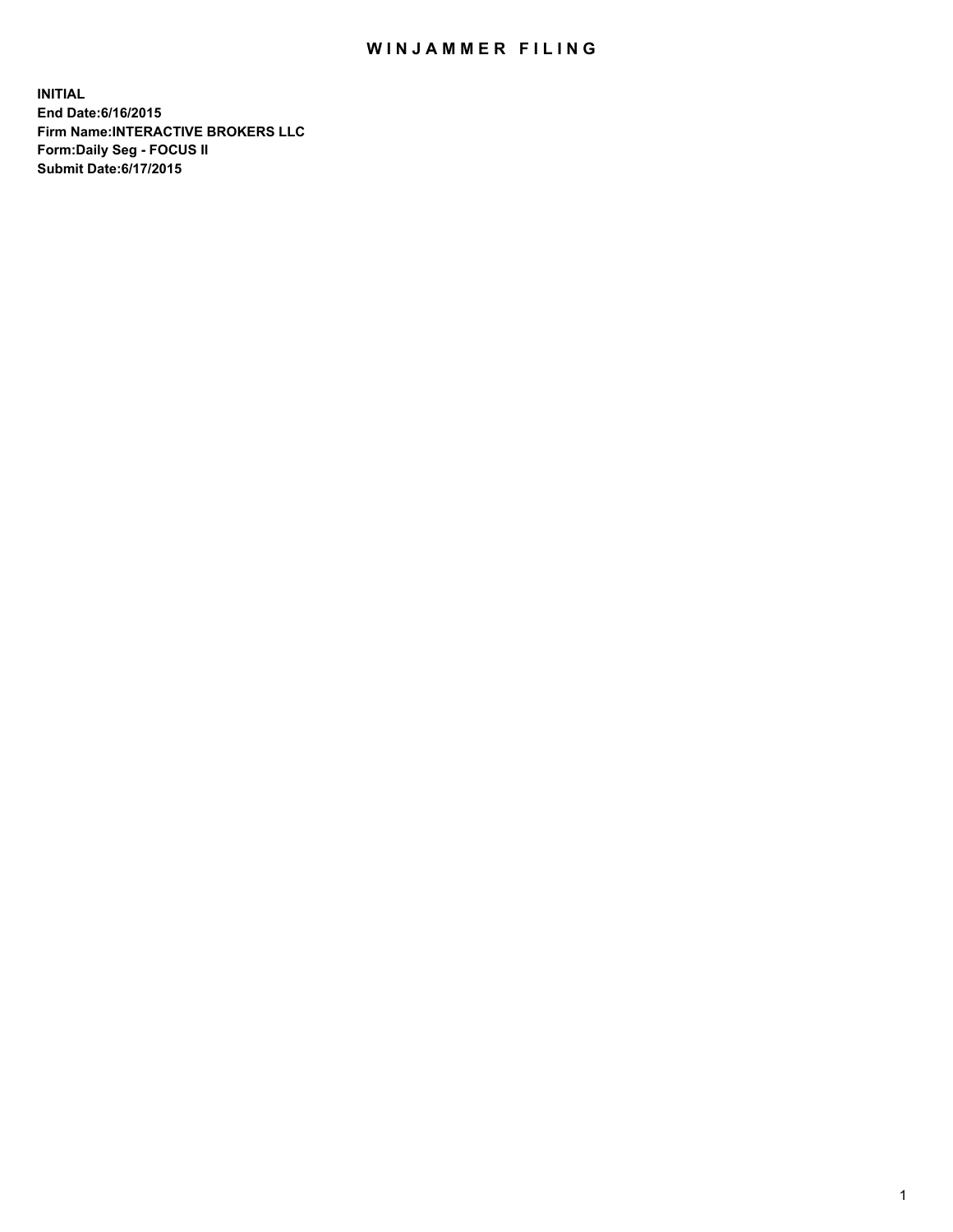## **INITIAL End Date:6/16/2015 Firm Name:INTERACTIVE BROKERS LLC Form:Daily Seg - FOCUS II Submit Date:6/17/2015 Daily Segregation - Cover Page**

| Name of Company<br><b>Contact Name</b><br><b>Contact Phone Number</b><br><b>Contact Email Address</b>                                                                                                                                                                                                                          | <b>INTERACTIVE BROKERS LLC</b><br><b>Michael Ellman</b><br>203-422-8926<br>mellman@interactivebrokers.co<br>$m$ |
|--------------------------------------------------------------------------------------------------------------------------------------------------------------------------------------------------------------------------------------------------------------------------------------------------------------------------------|-----------------------------------------------------------------------------------------------------------------|
| FCM's Customer Segregated Funds Residual Interest Target (choose one):<br>a. Minimum dollar amount: ; or<br>b. Minimum percentage of customer segregated funds required:% ; or<br>c. Dollar amount range between: and; or<br>d. Percentage range of customer segregated funds required between:% and%.                         | <u>0</u><br><u>0</u><br>155,000,000 245,000,000<br>0 <sub>0</sub>                                               |
| FCM's Customer Secured Amount Funds Residual Interest Target (choose one):<br>a. Minimum dollar amount: ; or<br>b. Minimum percentage of customer secured funds required:% ; or<br>c. Dollar amount range between: and; or<br>d. Percentage range of customer secured funds required between:% and%.                           | <u>0</u><br>0<br>80,000,000 120,000,000<br>0 <sub>0</sub>                                                       |
| FCM's Cleared Swaps Customer Collateral Residual Interest Target (choose one):<br>a. Minimum dollar amount: ; or<br>b. Minimum percentage of cleared swaps customer collateral required:% ; or<br>c. Dollar amount range between: and; or<br>d. Percentage range of cleared swaps customer collateral required between:% and%. | $\overline{\mathbf{0}}$<br>$\underline{\mathbf{0}}$<br>0 <sub>0</sub><br>0 <sub>0</sub>                         |
| Current ANC:on<br><b>Broker Dealer Minimum</b><br>Debit/Deficit - CustomersCurrent AmountGross Amount<br>Domestic Debit/Deficit<br>Foreign Debit/Deficit                                                                                                                                                                       | 2,640,567,124 16-JUN-2015<br>305,423,039<br>70,696<br>74,6180                                                   |
| Debit/Deficit - Non CustomersCurrent AmountGross Amount<br>Domestic Debit/Deficit<br>Foreign Debit/Deficit<br>Proprietary Profit/Loss<br>Domestic Profit/Loss<br>Foreign Profit/Loss                                                                                                                                           | 0 <sub>0</sub><br>00<br><u>0</u><br><u>0</u>                                                                    |
| Proprietary Open Trade Equity<br>Domestic OTE<br>Foreign OTE<br><b>SPAN</b><br><b>Customer SPAN Calculation</b>                                                                                                                                                                                                                | <u>0</u><br><u>0</u><br>1,359,412,124                                                                           |
| Non-Customer SPAN Calcualation<br><b>Proprietary Capital Charges</b><br>Minimum Dollar Amount Requirement<br>Other NFA Dollar Amount Requirement                                                                                                                                                                               | 26,188,107<br><u>0</u><br>20,000,000 [7465]<br>21,785,366 [7475]                                                |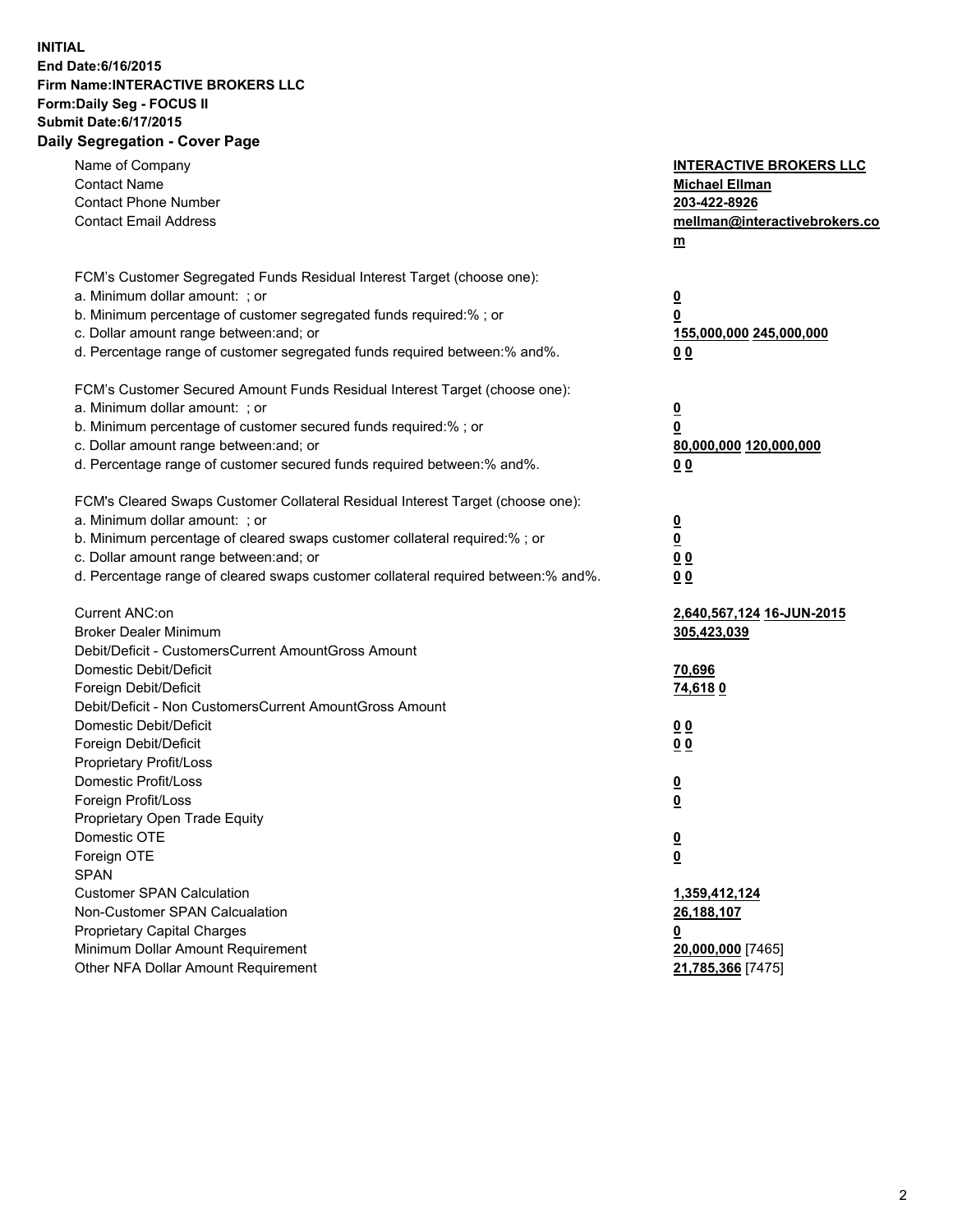## **INITIAL End Date:6/16/2015 Firm Name:INTERACTIVE BROKERS LLC Form:Daily Seg - FOCUS II Submit Date:6/17/2015 Daily Segregation - Secured Amounts**

|     | Dany Ocgregation - Oceanea Annoanta                                                         |                                   |
|-----|---------------------------------------------------------------------------------------------|-----------------------------------|
|     | Foreign Futures and Foreign Options Secured Amounts                                         |                                   |
|     | Amount required to be set aside pursuant to law, rule or regulation of a foreign            | $0$ [7305]                        |
|     | government or a rule of a self-regulatory organization authorized thereunder                |                                   |
| 1.  | Net ledger balance - Foreign Futures and Foreign Option Trading - All Customers             |                                   |
|     | A. Cash                                                                                     | 599,068,835 [7315]                |
|     | B. Securities (at market)                                                                   | $0$ [7317]                        |
| 2.  | Net unrealized profit (loss) in open futures contracts traded on a foreign board of trade   | -69,492,189 [7325]                |
| 3.  | Exchange traded options                                                                     |                                   |
|     | a. Market value of open option contracts purchased on a foreign board of trade              | 66,211 [7335]                     |
|     | b. Market value of open contracts granted (sold) on a foreign board of trade                | -56,631 [7337]                    |
| 4.  | Net equity (deficit) (add lines 1.2. and 3.)                                                | 529,586,226 [7345]                |
| 5.  | Account liquidating to a deficit and account with a debit balances - gross amount           | <b>74,618</b> [7351]              |
|     | Less: amount offset by customer owned securities                                            | 0 [7352] 74,618 [7354]            |
| 6.  | Amount required to be set aside as the secured amount - Net Liquidating Equity              | 529,660,844 [7355]                |
|     | Method (add lines 4 and 5)                                                                  |                                   |
| 7.  | Greater of amount required to be set aside pursuant to foreign jurisdiction (above) or line | 529,660,844 [7360]                |
|     | 6.                                                                                          |                                   |
|     | FUNDS DEPOSITED IN SEPARATE REGULATION 30.7 ACCOUNTS                                        |                                   |
| 1.  | Cash in banks                                                                               |                                   |
|     | A. Banks located in the United States                                                       | $0$ [7500]                        |
|     | B. Other banks qualified under Regulation 30.7                                              | 0 [7520] 0 [7530]                 |
| 2.  | Securities                                                                                  |                                   |
|     | A. In safekeeping with banks located in the United States                                   | 506,585,067 [7540]                |
|     | B. In safekeeping with other banks qualified under Regulation 30.7                          | 0 [7560] 506,585,067 [7570]       |
| 3.  | Equities with registered futures commission merchants                                       |                                   |
|     | A. Cash                                                                                     | $0$ [7580]                        |
|     | <b>B.</b> Securities                                                                        | $0$ [7590]                        |
|     | C. Unrealized gain (loss) on open futures contracts                                         | $0$ [7600]                        |
|     | D. Value of long option contracts                                                           | $0$ [7610]                        |
|     | E. Value of short option contracts                                                          | 0 [7615] 0 [7620]                 |
| 4.  | Amounts held by clearing organizations of foreign boards of trade                           |                                   |
|     | A. Cash                                                                                     | $0$ [7640]                        |
|     | <b>B.</b> Securities                                                                        | $0$ [7650]                        |
|     | C. Amount due to (from) clearing organization - daily variation                             | $0$ [7660]                        |
|     | D. Value of long option contracts                                                           | $0$ [7670]                        |
|     | E. Value of short option contracts                                                          | 0 [7675] 0 [7680]                 |
| 5.  | Amounts held by members of foreign boards of trade                                          |                                   |
|     | A. Cash                                                                                     | 217,935,092 [7700]                |
|     | <b>B.</b> Securities                                                                        | $0$ [7710]                        |
|     | C. Unrealized gain (loss) on open futures contracts                                         | 49,228,324 [7720]                 |
|     | D. Value of long option contracts                                                           | 66,222 [7730]                     |
|     | E. Value of short option contracts                                                          | -56,633 [7735] 168,716,357 [7740] |
| 6.  | Amounts with other depositories designated by a foreign board of trade                      | $0$ [7760]                        |
| 7.  | Segregated funds on hand                                                                    | $0$ [7765]                        |
| 8.  | Total funds in separate section 30.7 accounts                                               | 675,301,424 [7770]                |
| 9.  | Excess (deficiency) Set Aside for Secured Amount (subtract line 7 Secured Statement         | 145,640,580 [7380]                |
|     | Page 1 from Line 8)                                                                         |                                   |
| 10. | Management Target Amount for Excess funds in separate section 30.7 accounts                 | 80,000,000 [7780]                 |
| 11. | Excess (deficiency) funds in separate 30.7 accounts over (under) Management Target          | 65,640,580 [7785]                 |
|     |                                                                                             |                                   |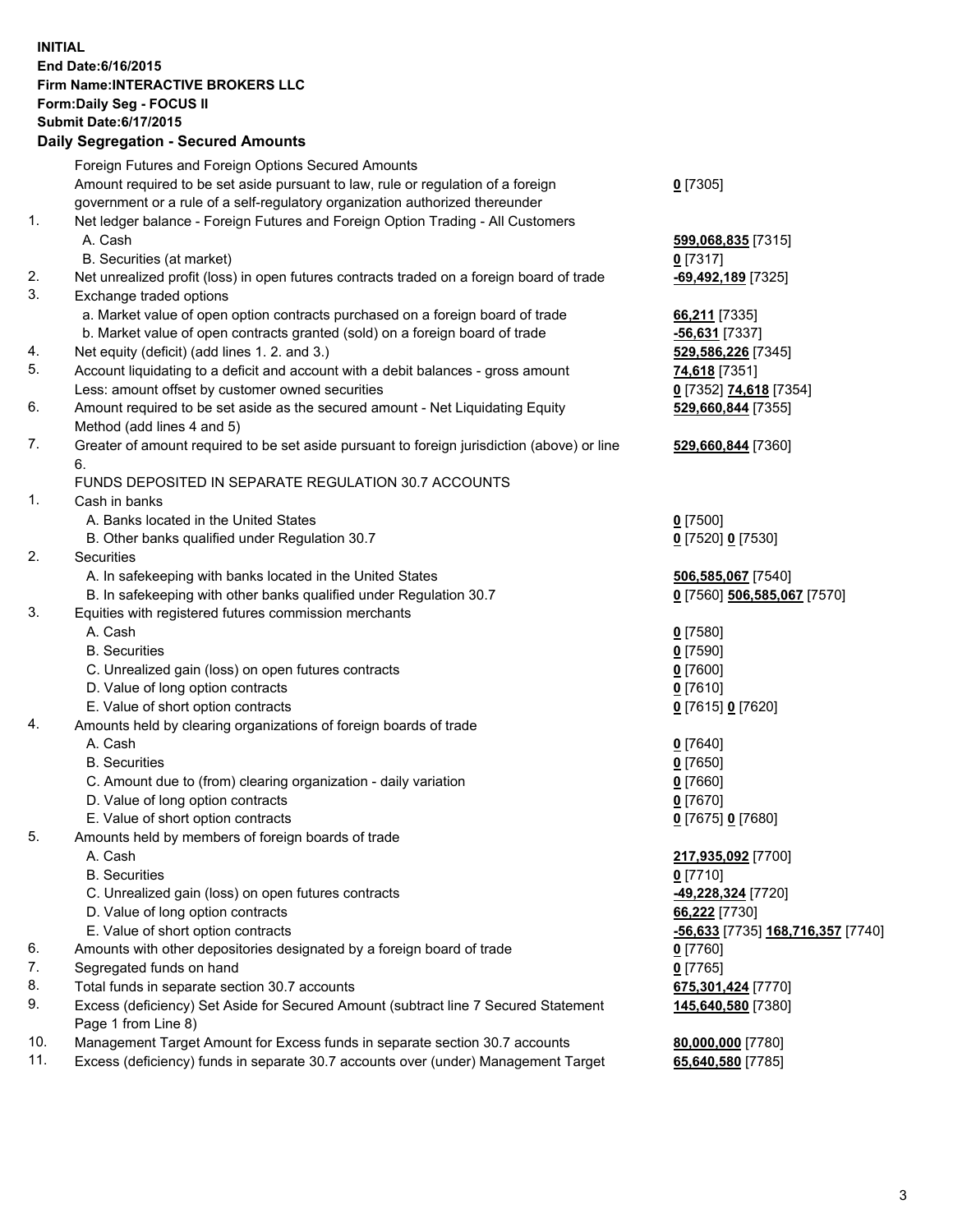**INITIAL End Date:6/16/2015 Firm Name:INTERACTIVE BROKERS LLC Form:Daily Seg - FOCUS II Submit Date:6/17/2015 Daily Segregation - Segregation Statement** SEGREGATION REQUIREMENTS(Section 4d(2) of the CEAct) 1. Net ledger balance A. Cash **2,593,908,901** [7010] B. Securities (at market) **0** [7020] 2. Net unrealized profit (loss) in open futures contracts traded on a contract market **-56,150,108** [7030] 3. Exchange traded options A. Add market value of open option contracts purchased on a contract market **125,116,545** [7032] B. Deduct market value of open option contracts granted (sold) on a contract market **-159,009,620** [7033] 4. Net equity (deficit) (add lines 1, 2 and 3) **2,503,865,718** [7040] 5. Accounts liquidating to a deficit and accounts with debit balances - gross amount **70,696** [7045] Less: amount offset by customer securities **0** [7047] **70,696** [7050] 6. Amount required to be segregated (add lines 4 and 5) **2,503,936,414** [7060] FUNDS IN SEGREGATED ACCOUNTS 7. Deposited in segregated funds bank accounts A. Cash **247,186,238** [7070] B. Securities representing investments of customers' funds (at market) **1,531,207,959** [7080] C. Securities held for particular customers or option customers in lieu of cash (at market) **0** [7090] 8. Margins on deposit with derivatives clearing organizations of contract markets A. Cash **9,817,987** [7100] B. Securities representing investments of customers' funds (at market) **94,974,563** [7110] C. Securities held for particular customers or option customers in lieu of cash (at market) **0** [7120] 9. Net settlement from (to) derivatives clearing organizations of contract markets **1,380,886** [7130] 10. Exchange traded options A. Value of open long option contracts **1,439,638** [7132] B. Value of open short option contracts **-5,824,106** [7133] 11. Net equities with other FCMs A. Net liquidating equity **-19,923,472** [7140] B. Securities representing investments of customers' funds (at market) **842,651,174** [7160] C. Securities held for particular customers or option customers in lieu of cash (at market) **0** [7170] 12. Segregated funds on hand **0** [7150] 13. Total amount in segregation (add lines 7 through 12) **2,702,910,867** [7180] 14. Excess (deficiency) funds in segregation (subtract line 6 from line 13) **198,974,453** [7190] 15. Management Target Amount for Excess funds in segregation **155,000,000** [7194]

16. Excess (deficiency) funds in segregation over (under) Management Target Amount Excess

**43,974,453** [7198]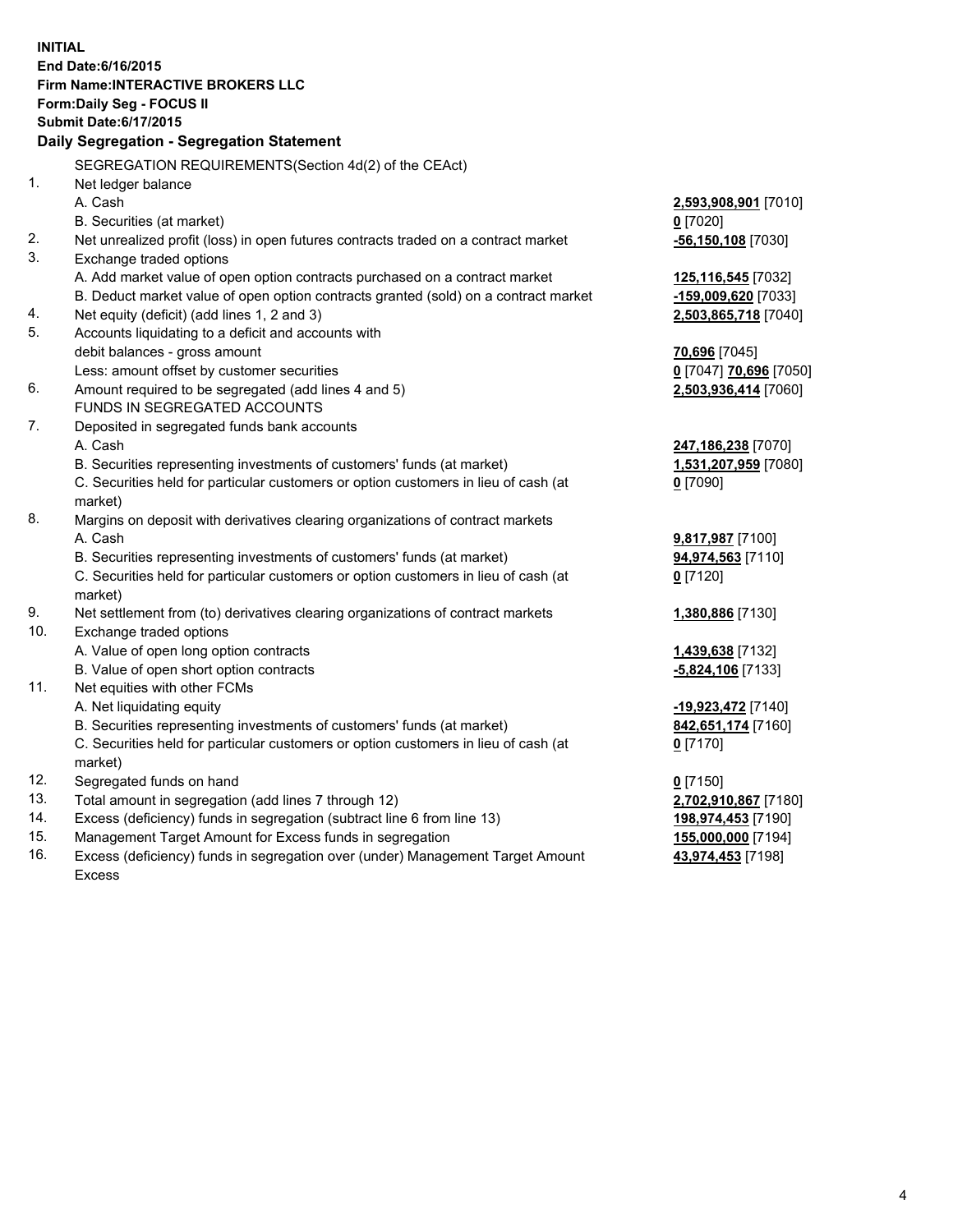## **INITIAL End Date:6/16/2015 Firm Name:INTERACTIVE BROKERS LLC Form:Daily Seg - FOCUS II Submit Date:6/17/2015 Daily Segregation - Supplemental**

| $\blacksquare$           | Total gross margin deficiencies - Segregated Funds Origin                              | 3,215,442 [9100]      |
|--------------------------|----------------------------------------------------------------------------------------|-----------------------|
| $\overline{\phantom{a}}$ | Total gross margin deficiencies - Secured Funds Origin                                 | 4,167,640 [9101]      |
| $\blacksquare$           | Total gross margin deficiencies - Cleared Swaps Customer Collateral Funds Origin       | $0$ [9102]            |
| $\blacksquare$           | Total gross margin deficiencies - Noncustomer and Proprietary Accounts Origin          | $0$ [9103]            |
| $\blacksquare$           | Total number of accounts contributing to total gross margin deficiencies - Segregated  | 110 <sub>[9104]</sub> |
|                          | Funds Origin                                                                           |                       |
| $\blacksquare$           | Total number of accounts contributing to total gross margin deficiencies - Secured     | 123 [9105]            |
|                          | Funds Origin                                                                           |                       |
| $\overline{\phantom{a}}$ | Total number of accounts contributing to the total gross margin deficiencies - Cleared | $0$ [9106]            |
|                          | Swaps Customer Collateral Funds Origin                                                 |                       |
| $\overline{\phantom{a}}$ | Total number of accounts contributing to the total gross margin deficiencies -         | $0$ [9107]            |
|                          | Noncustomer and Proprietary Accounts Origin                                            |                       |
| $\overline{\phantom{a}}$ | Upload a copy of the firm's daily margin report the FCM uses to issue margin calls     |                       |
|                          | which corresponds with the reporting date.                                             |                       |

20150616 Commodity Margin Deficiency Report Upload 1.xlsx